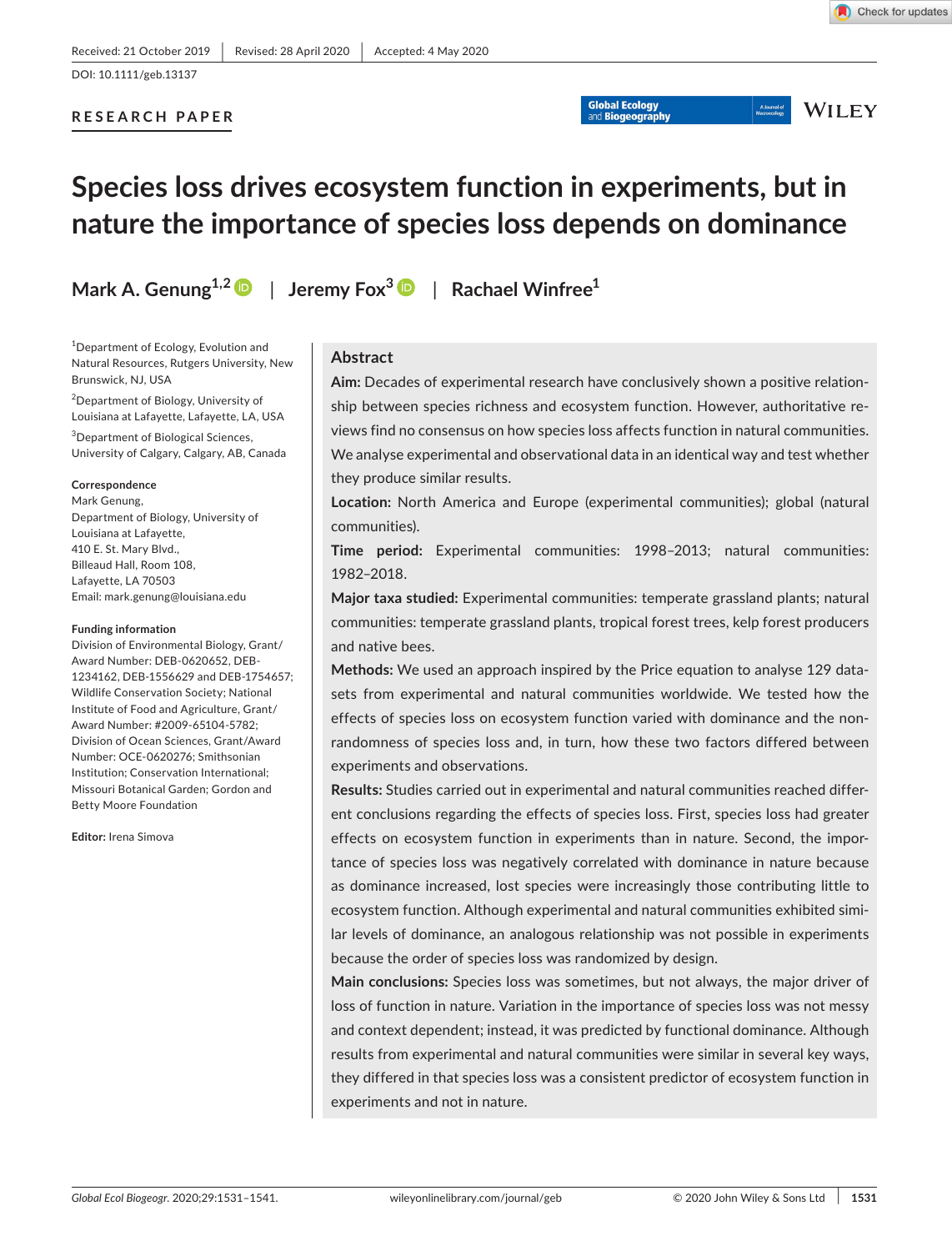#### **KEYWORDS**

biodiversity, composition, dominance, ecosystem function, experiment, Price equation, species loss, species richness

## **1** | **INTRODUCTION**

Global loss of biodiversity doubtless threatens essential ecosystem functions (Cardinale et al., 2012; Hooper et al., 2012; Isbell et al., 2017), but despite decades of experimental and observational research, there is still no predictive understanding of how species loss will impact ecosystem function in nature (Cardinale et al., 2012). Studies in experimental and natural communities often find different results, with experiments pointing to a major role for species richness (e.g., Isbell et al., 2011; Reich et al., 2012; Tilman et al., 2001), whereas studies in natural communities variably find that species richness (Duffy, Goodwin, & Cardinale, 2017; Duffy, Lefcheck, Stuart-Smith, Navarrete, & Edgar, 2016; Grace et al., 2016; Mora et al., 2011), the order of species loss (Larsen, Williams, & Kremen, 2005), dominant species (Genung et al., 2017; Winfree, Fox, Williams, Reilly, & Cariveau, 2015) or aggregate abundance (Smith & Knapp, 2003) drive function. Furthermore, experimental and observational studies define "species loss" differently, consistent with their study designs.

Most experiments have defined species loss as a decrease in species richness (i.e., the number of species) and have isolated the effects of richness by randomizing the species composition of experimental communities at different levels of richness (Schmid et al., 2002). Thus, experiments measure the effect of losing *n* species, given that those *n* species were chosen at random. Generally, there is no literal species loss (i.e., species removals, but see e.g., Lyons & Schwartz, 2001; Smith & Knapp, 2003; Wardle & Zackrisson, 2005; Zavaleta & Hulvey, 2004) but instead the comparisons are made among plots that were established with different numbers of species. The results of > 600 biodiversity–ecosystem function experiments have convincingly established that decreasing richness decreases function (Cardinale et al., 2012), with effects of richness being comparable to environmental drivers such as drought, nitrogen fertilization and invasive species (Hooper et al., 2012). Nevertheless, it remains unclear whether the effect of reduced richness, as measured in experiments, mirrors the effect of species loss from natural communities.

Observational studies of the biodiversity–function relationship likewise have rarely studied literal species losses. Instead, they have measured the effects of species loss based on one of two designs: either space-for-time substitutions, in which sites with different levels of anthropogenic effects are compared (Duffy et al., 2016; Grace et al., 2016); or comparisons of sites that do not necessarily differ in levels of anthropogenic change but that do differ in levels of both biodiversity and ecosystem function (Duffy et al., 2017; Genung et al., 2017; Winfree et al., 2015, 2018). The key distinction between species loss in experiments and natural communities is that changes in richness and composition are confounded in natural communities (Larsen et al., 2005; Smith & Knapp, 2003; Suding et al., 2005;

Winfree, Williams, Dushoff, & Kremen, 2014), but not in experiments. Thus, observational studies measure the functional effect of losing the *n* species that were in fact lost, rather than the expected effect of losing *n* species at random. This is a limitation in that it is difficult to separate the effects of richness and composition as drivers of function (Fridley, 2002; Mulder, Jumpponen, Högberg, & Huss-Danell, 2002; Tilman & Wardle, 1997). However, it is a strength in that it captures any association between the identity of species most likely to be lost as richness declines and the contribution of these species to function.

Dominance, or the tendency of communities to contain many rare and few common species (McGill et al., 2007), is an important feature of ecological communities that differs between experimental and observational studies. Experiments investigating the biodiversity–function relationship tend to equalize the initial abundances of species (but see e.g., Lamb, Kennedy, & Siciliano, 2011; Wilsey & Potvin, 2000; Wittebolle et al., 2009) to isolate the effects of species richness (Schmid et al., 2002). However, it is unclear how species abundances and contributions to function change over time in experiments. Do they, either quickly or over many years, start to mimic the higher functional dominance (an analogue of numerical dominance, in which contributions to function replace abundance) seen in natural communities (Schleuning, Fründ, & García, 2015)? This question is important, because systematic differences in functional dominance between experimental and natural communities could lead to predictable differences in the biodiversity–function relationship. The basic prediction is that high functional dominance makes species richness less important to function, because a few common species could provide most of the function (Dangles & Malmqvist, 2004; Grime, 1998; Smith & Knapp, 2003; Winfree et al., 2015). In contrast, when communities are even, it is more likely that species richness will be important. This broad prediction is not system specific and provides some reason to expect that dominance could mediate the effects of species loss in a similar way across ecosystem functions.

In sum, to advance research on biodiversity–ecosystem functioning in real-world communities we need to know, first, whether experimental and natural communities differ in functional dominance, and second, whether functional dominance mediates the consequences of species loss for ecosystem function. We analysed 129 datasets from across the globe, of which 36% came from biodiversity–function experiments and 64% from natural communities, and answered the following questions. First, does species loss, as measured through changes in species richness and species composition, have similar effects on ecosystem function in experimental and natural communities? Second, do experimental and natural communities have similar levels of functional dominance, and how does functional dominance mediate the effect of species loss on function?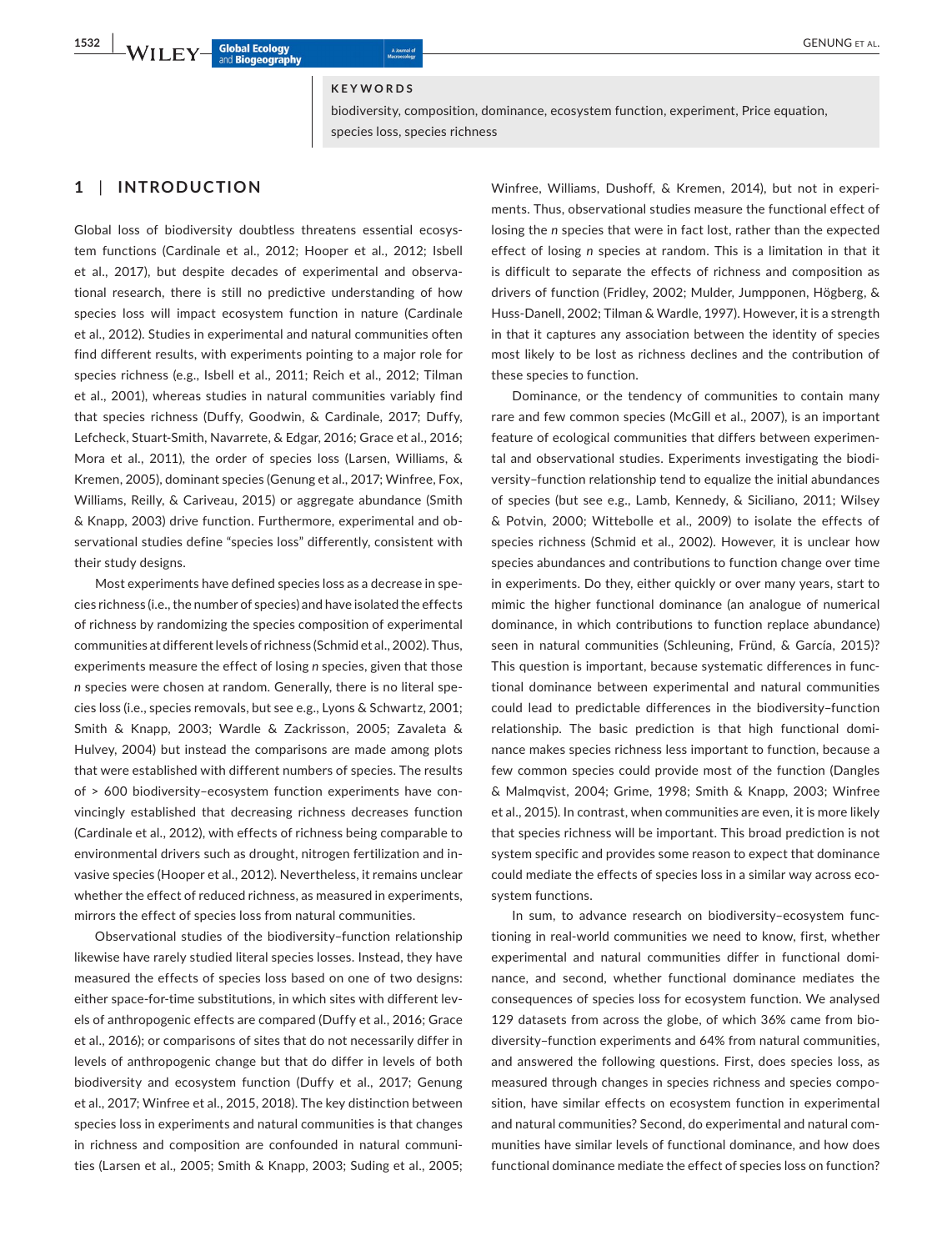Third, are species lost at random in experimental and natural communities, and how does non-randomness in the order of species loss affect function?

## **2** | **METHODS**

## **2.1** | **Price equation partition**

The Price equation was first developed to partition the drivers of microevolutionary change in mean phenotype (Price, 1972). The Price equation partition used here reinterprets and builds on the same mathematics to partition the difference in ecosystem function between two sites (a higher-function "baseline" site and a lowerfunction "comparison" site) into three additive terms: richness, composition and context dependence (Fox, 2006; Fox & Kerr, 2012; for details, see Supporting Information Appendix S1). Hereafter, we refer to our partition as the "ecological Price equation" for simplicity, although we are not claiming that any one definitive "ecological Price equation" exists. The ecological Price equation divides a between-site decline in function into components attributable to different drivers. Thus, the ecological Price equation reverses the question traditionally asked by biodiversity–function experiments, which is, "Given a change in the number of species, how does function change?", and instead asks, "Given a between-site difference in function, how much can be assigned to changes in the number of species?". Both questions are interesting, and our use of the ecological Price equation does not advocate for one over the other.

The ecological Price equation compares pairs of sites, and in each case asks why one has higher function than the other. The mathematics of the ecological Price equation shows that three, non-exclusive answers are possible, each corresponding to one ecological Price equation term. First, the higher-function site might simply have many more species. This would be captured by richness (RICH), which is the expected change in function if species loss is random with respect to function. We emphasize that this is richness in a strict, literal sense, that is, the number of species present. It is not inclusive of the identities of those species, nor any positive complementarity resulting from higher richness. Second, the higher-function site might have species that contribute, on average, more function. This would be captured by composition (COMP), which adjusts the expectation set by RICH because species are almost never lost exactly at random with respect to function. For example, if species lost between the higher- and lower-function site had above-average contributions to function, COMP would augment RICH because the effects of species loss were greater than the random expectation. Third, species present at both sites might contribute more to function at the higher-function site. This would be captured by the context dependence effect (CDE), which includes all between-site differences in function not attributable to between-site differences in species richness or composition. The CDE captures any compensatory (or depensatory) responses of the remaining species to species loss, effects of between-site differences in environmental conditions, and any other factors causing

the remaining species to function differently at different sites. In this paper, we use the term "species loss" to refer the sum of the richness and composition effects (Supporting Information Appendix S1). This can be considered the direct or immediate effects of a species no longer being present at a site. Box 1 shows a general framework for interpreting ecological Price equation results, based on the signs and relative magnitudes of species loss and context dependence.

The ecological Price equation approach offers two important advantages. First, it creates a natural contrast between effects directly attributable to changes in the number and identity of species (i.e., species-level effects; RICH and COMP) and those that are not (CDE). Abundance, in particular, is often a confounding factor in observational studies, whereas experiments control the initial abundance (often by seeding species at equal densities, e.g., Reich et al., 2012; Tilman et al., 2001; Weigelt et al., 2010). The ecological Price equation partitions abundance effects into the CDE and can, therefore, be used to make comparisons among studies that did, or did not, control abundance. Second, the ecological Price equation separates the random (RICH) and non-random (COMP) effects of species loss. Thus, it can compare among studies that did, or did not, enforce random species loss by design.

## **2.2** | **Datasets used**

We searched for datasets using the following four criteria. First, the dataset had to include a measurement of ecosystem function expressible as a sum of species contributions. Second, the dataset had to include replicate sites (or plots, in the case of experiments) at which species composition and function were measured. These are basic requirements for using the ecological Price equation. Third, the dataset had to include a second level of sampling, either temporal (e.g., sampling the same collection of sites in a subsequent year) or spatial (e.g., measurements of function replicated with the same design in different regions of the world). This was to generate a range of functional dominance values for each ecosystem function. Fourth, to make our results more comparable with experiments, we focused on datasets in which ecosystem function providers belonged to the same trophic level. Fifth, we specifically searched for datasets that would represent a diversity of functions: aquatic and terrestrial, delivered by plants and animals, and spanning multiple continents.

## **2.3** | **Data from experimental communities**

We analysed 46 datasets from three long-running biodiversity–ecosystem function experiments, all of which measured aboveground biomass of grassland plant species: Biodiversity II, BioCON and the Jena experiment (*n* = 46 datasets from experiments in total). Biodiversity II manipulated plant species richness in one-, two-, four-, eight- and 16-species plots. BioCON manipulated species richness in one-, four-, nine- and 16-species plots. BioCON also included a two-by-two factorial manipulation of  $CO<sub>2</sub>$  (ambient and elevated) and nitrogen (unfertilized and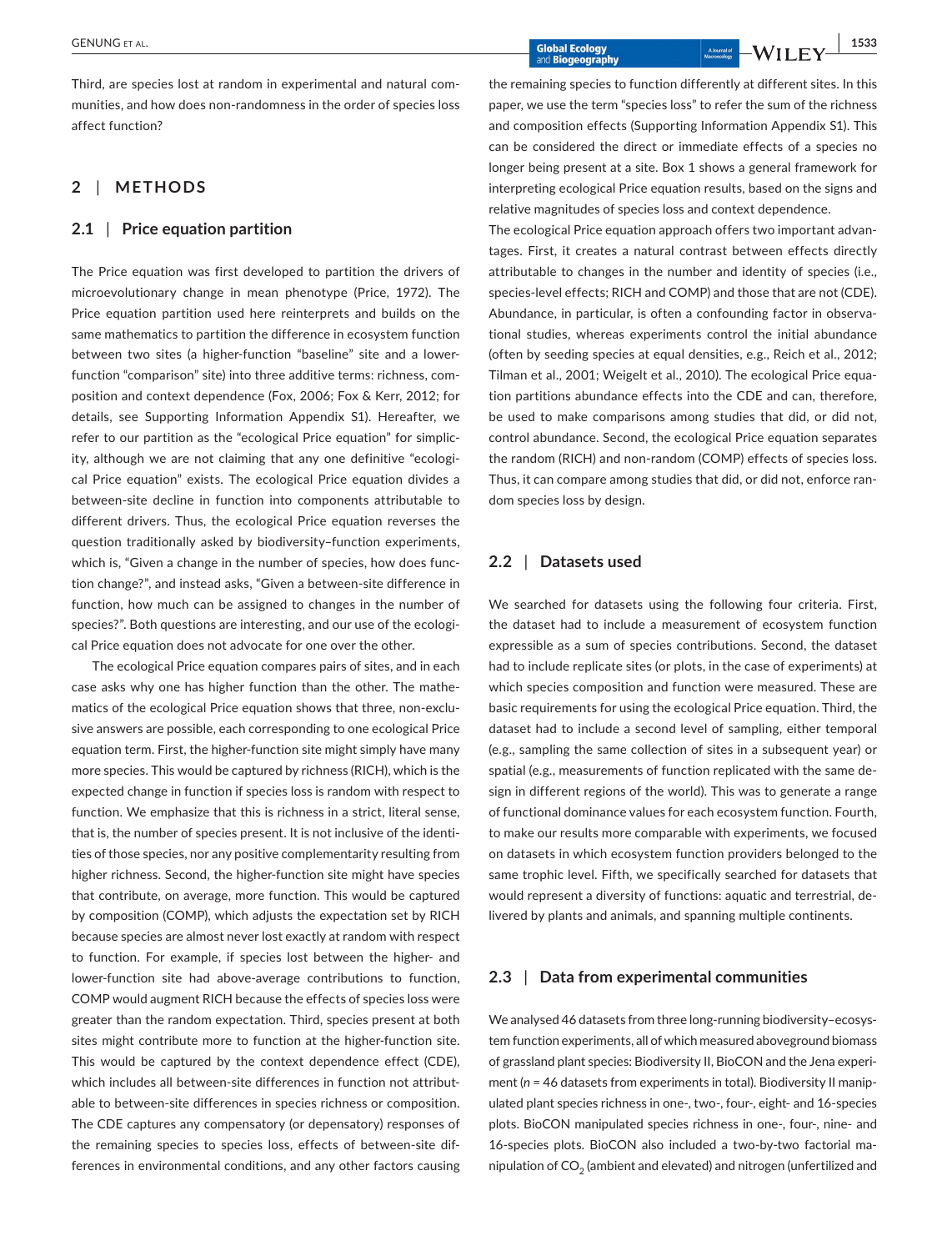#### **BOX 1 Simplified interpretations of Price equation terms**

In broad terms, ecological Price equation results can be placed in four categories (the top four rows above; the fifth row is included only for completeness). These categories are based on the sign, and in some cases the relative magnitudes, of the species loss and context dependence terms. The first and second rows correspond to results from natural and experimental communities, respectively. Interpretations and example communities provide a likely explanation for each result. "Shared" means shared between the higher- and lower-function sites, that is, species that are present at both sites. "Smaller" and "larger" describe the relative magnitude of terms within rows. In the right columns, shapes are different species, sizes represent contributions to function, and open shapes with dotted borders indicate the absence of species (i.e., a species loss).

| Sign of<br><b>Species</b><br>Loss | Sign of<br>Context<br>Dependence | <b>Likely Interpretation</b>                                                                                                                                                                                                                                                                  | Higher-<br><b>function Site</b> | Lower-<br><b>function Site</b> |
|-----------------------------------|----------------------------------|-----------------------------------------------------------------------------------------------------------------------------------------------------------------------------------------------------------------------------------------------------------------------------------------------|---------------------------------|--------------------------------|
| Negative<br>(Smaller)             | <b>Negative</b><br>(Larger)      | Higher-function sites tend to have more species, but most<br>species that turn over between sites have low function.<br>Shared species have highly variable contributions to<br>function across sites.                                                                                        |                                 |                                |
| <b>Negative</b><br>(Larger)       | <b>Negative</b><br>(Smaller)     | Higher-function sites tend to have more species, and<br>species turnover includes species with substantial<br>contributions to function. Shared species have slightly<br>variable contributions to function across sites.                                                                     |                                 |                                |
| <b>Negative</b>                   | <b>Positive</b>                  | Higher-function sites tend to have more species. After<br>species loss, persisting species increase contributions to<br>function, but cannot completely offset the effects of species<br>loss. This could be because declines in species richness<br>reduce complementarity                   | $\Box$                          |                                |
| <b>Positive</b>                   | <b>Negative</b>                  | Higher-function sites tend to have fewer species. This<br>requires that shared species contribute more function when<br>richness is lower. Perhaps, in high richness sites,<br>competition from low-functioning species limits the<br>performance of functionally-dominant community members. |                                 |                                |
| <b>Positive</b>                   | <b>Positive</b>                  | This result is not mathematically possible.                                                                                                                                                                                                                                                   |                                 |                                |
|                                   |                                  |                                                                                                                                                                                                                                                                                               |                                 |                                |

fertilized), yielding four global change treatments (e.g., ambient  $CO<sub>2</sub>$ and nitrogen fertilization). We analysed each global change treatment separately and found the same patterns across all four treatments. The Jena experiment is known for high maximum richness (it contains one-, two-, four-, eight-, 16- and 60-species plots) and large plot size (20 m × 20 m). For all three biodiversity-ecosystem function experiments, species were seeded at equal densities when establishing plots. For all experimental data, we excluded the one-species plots to make experiments more comparable with natural communities. Each year of each experiment was a dataset [*n* = 12 for Biodiversity II, *n* = 28 (7 years × 4 treatments) for BioCON, and *n* = 6 for Jena], and the ecological Price equation partitioned variation in function among plots.

## **2.4** | **Data from natural communities**

There were 83 datasets from natural communities, spread across four ecosystem functions. Our first ecosystem function was crop

pollination by wild bees (Winfree et al., 2018). We analysed pollination provided to blueberry (*n* = 3 years of data), watermelon (*n* = 5 years) and cranberry (*n* = 2 years) crops by wild bee species. Each crop–year combination was a dataset, and replicate farms within crop–years were sites (*n* = 10 datasets in total across three crops). Our second ecosystem function, collected by the Santa Barbara Coast LTER (Long-Term Ecological Research) group, was producer biomass in kelp forests at nine sites off the California coast. Each year of kelp forest surveys was a dataset (*n* = 19 datasets in total). Our third ecosystem function was aboveground carbon storage in tropical forests. We used tree abundance data from four different continents, collected by the Tropical Ecology Assessment and Monitoring (TEAM) Network. Datasets were TEAM Network locations in different parts of the world (e.g., Manaus in Brazil; *n* = 8 datasets in total), and sites were 1-ha forest plots within each location. We used allometric equations from (Chave et al., 2005) and wood density estimates (Zanne et al., 2009) to translate abundances to carbon storage. Our fourth ecosystem function was aboveground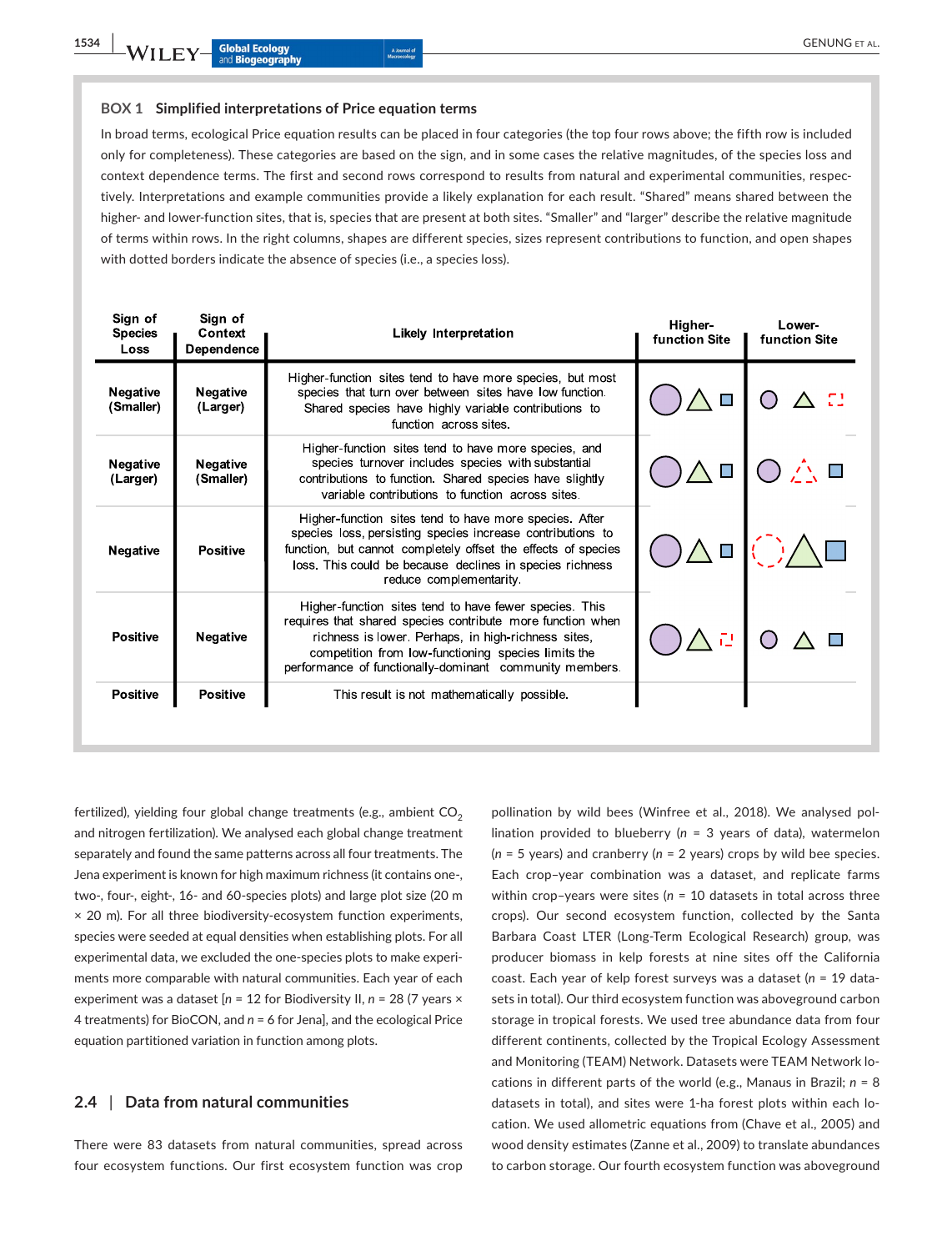

**FIGURE 1** The ecological Price equation partitions the difference in ecosystem function (EF) between two sites: a baseline (higherfunction) site and a comparison (lower-function) site. The partitions results in three additive terms: richness (RICH), composition (COMP) and context dependence (CDE). Then, for each pair of sites, we divided these terms by baseline function. Thus, all ecological Price equation terms have a range from minus one to one and are unitless, such that comparisons across ecosystem functions are not confounded by different units (e.g., pollen grains versus grams of carbon). Finally, taking the mean values for each ecological Price equation term across all pairwise comparisons yields RICH, COMP and CDE. The sum of RICH and COMP is the effect of species loss [Colour figure can be viewed at [wileyonlinelibrary.com\]](www.wileyonlinelibrary.com)

biomass of temperate grassland plants in Minnesota, USA, collected by the Cedar Creek LTER group. There were 23 years of data and two habitat types. Each year–habitat type combination was a dataset (*n* = 46 total datasets).

Data sources are listed in the Appendix. See the Supporting Information Appendix S2 for a full descriptions of datasets, functions and how the data were used. Although the experimental and observational communities were sampled at different spatial scales, our results appear to be robust to this difference (Supporting Information Appendix S3).

# **2.5** | **Environmental variation and interpretation of the ecological Price equation**

As much as possible, datasets were selected to minimize environmental variation (e.g., habitat type, time of year, precipitation, temperature and elevation) among sites. However, there will doubtless be remaining environmental variation. Although the ecological Price equation does not have a term for environmental variation, the effects of environmental variation are still captured and attributed to the component of community structure through which they act. For example, higher precipitation at a focal site could increase carbon storage by trees indirectly, but it must do so by: (a) increasing focal site species richness; (b) shifting focal site community composition towards higher-function species; or (c) increasing the focal site abundance or per-capita function of species present at both sites.

## **2.6** | **Methods of analysis**

For all 129 datasets, we first applied the ecological Price equation to all pairwise comparisons of sites, producing values for RICH, COMP and CDE for each comparison. We then calculated the mean, across pairwise comparisons, of each ecological Price equation term

(Figure 1), yielding: effects of changes in species richness (RICH); effects of changes in species composition (COMP); or context-dependent changes in the function provided by species that are present at both sites (CDE). Overbars indicate that ecological Price equation terms are means (e.g., RICH), averaged across all pairwise comparisons of sites within the dataset. To determine whether species loss has similar effects on ecosystem function in experimental and natural communities, we compared the mean ecological Price equation terms (see above) between experimental and natural communities.

Each dataset had one value for functional dominance, which was the mean functional dominance across all sites (or plots) in the dataset. We explored five dominance indices, all in terms of diversity (Hill numbers) of order *q*, where 0 < *q* ≤ 2 (Chao & Ricotta, 2019). Results were qualitatively consistent across indices and values of *q* (Supporting Information Appendix S4); in the Results, we use the third class of indices with  $q = 1$ . A simplified equation for this form of dominance, specific to  $q = 1$ , is:

$$
1-\left(\frac{e^H-1}{S-1}\right),
$$

where *H* is the Shannon entropy index and *S* is species richness. To determine whether experimental and natural communities have similar functional dominance, we compared the distributions of functional dominance between experimental and natural communities. Our choice to use functional rather than numerical dominance reflected data limitations, because most datasets reported species-level function, but not abundance. Experiments seeded species at equal densities when establishing plots, but nonetheless the functional dominance could still be high in experimental communities for two reasons: (a) changes in species abundances from their initially equal values; and (b) interspecific variation in per-capita function.

We fitted three models using "lm" in R v.3.5.1 (R Core Team, 2018). We fitted each model to experimental and natural communities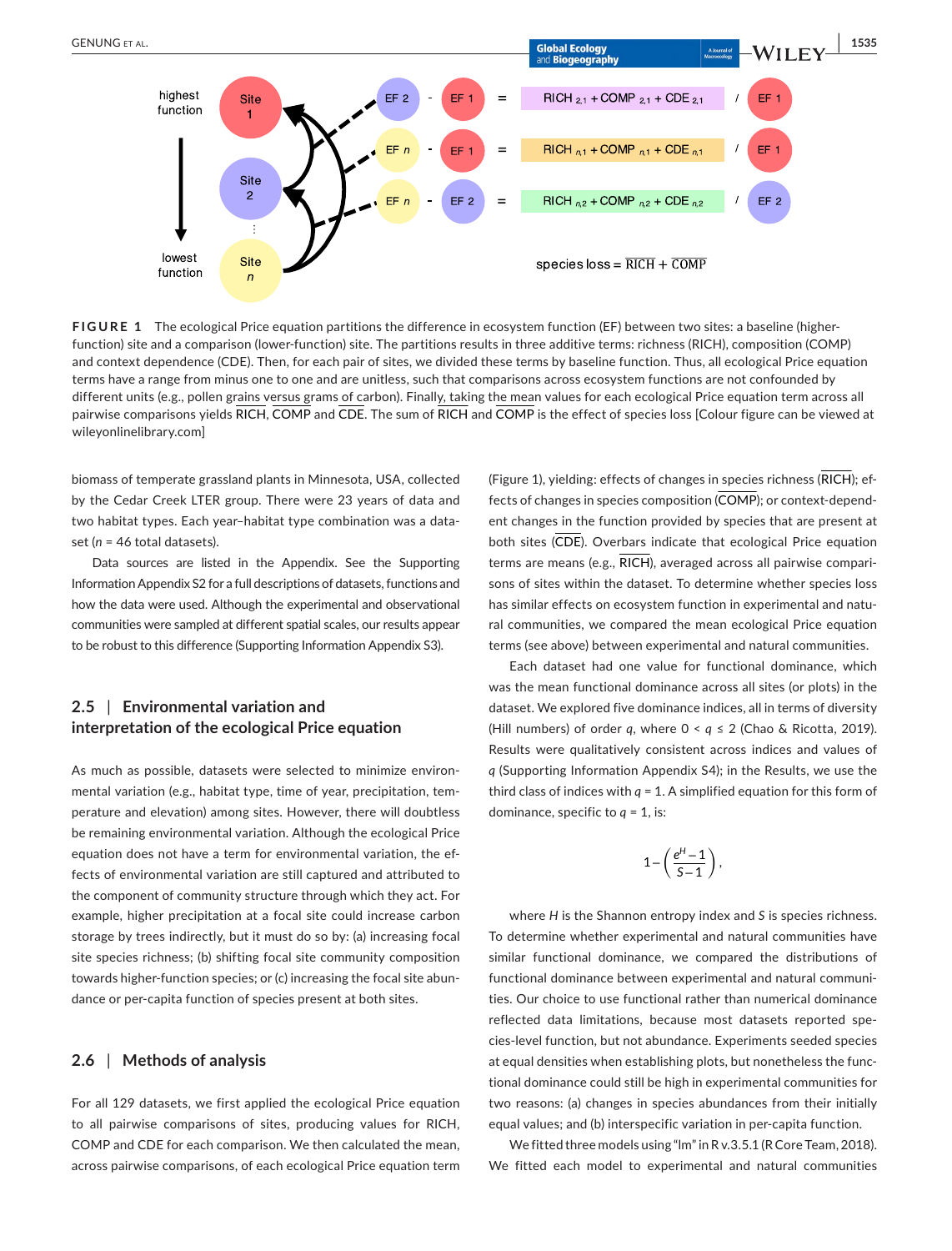**1536 • WILEY Global Ecology GENUNG ET AL.**<br> **1536 • WILEY and Biogeography** and **Biogeography** 

separately. All three included ecosystem function "type" as a categorical predictor and functional dominance as a continuous predictor, fitting separate slopes for dominance within each ecosystem function "type". Type means a specific ecosystem function (e.g., pollination) for natural communities and experiment name (e.g., Biodiversity II) for experiments. The response variable for the first model was the effect of species loss,  $\overline{RICH} + \overline{COMP}$ , which was the effect of changes in the number and identity of species. The response variable for the second model was  $\overline{\text{CDE}}$ , which accounted for changes in the abundance and per-capita function of species present at both sites. The first two models were parallel in that they tested how functional dominance mediated the effect of either species loss or context dependence on function. The third model examined the non-randomness of species loss, using COMP∕RICH as the measure of non-randomness. This works because  $\overline{\text{COMP}}$  is zero when species are lost at random with respect to function, and there is no need to adjust RICH. As COMP moves away from zero, species found at one site but not the other have lower (COMP∕RICH < 0) or higher (COMP∕RICH> 0) than average function.

For all three models, a significant effect of dominance nested within "type" would show that the response  $(RICH + \overline{COMP}, \overline{CDE}$  or COMP∕RICH) became more (or less) important to function as function became more concentrated in a few species, as opposed to being spread more evenly among species. Averaging across functions, we expected increasing dominance to decrease the effect of species loss because of a higher proportion of species having small contributions to function. We had no a priori expectation for the effect of dominance on the CDE. In the main text, we report *p*-values and semi-partial correlation coefficients for functional dominance nested within type, rather than for the whole model. This is because we were most interested in the amount of variance specifically described by functional dominance versus any given response variable (effect of species loss, effect of context dependence or the non-randomness of species loss), rather than variance between different "types". We had no a priori expectation for how mean functional dominance, or any response variable, would vary across "types". Full model results are available in the Supporting Information Appendix S5.

## **3** | **RESULTS**

# **3.1** | **Does species loss, as measured through changes in richness and composition, have similar effects on ecosystem function in experimental and natural communities?**

The total change in function between sites  $(RICH + \overline{COMP} + \overline{CDE}$ ) did not differ between the experimental and natural communities included in our analysis ( $r^2$  = .013,  $p$  = .104; Figure 2). If species had been lost at random, species loss would have accounted for a slightly greater decline in function in experimental communities than in natural communities. This is shown by a lower (i.e., larger magnitude) value for  $\overline{RICH}$  for experimental communities in Figure 2 ( $r^2$  = .149, *p* = 3.76 × 10<sup>−6</sup>). Species were lost at random in experiments, as required by design. However, species were not lost at random in natural communities; instead, low-function species were more likely to be lost. This contrast is shown in Figure 2 by a positive  $\overline{\text{COMP}}$  for natural communities and a significantly lower, near-zero COMP for experimental communities (*r* <sup>2</sup> = .304, *p* = 7.60 × 10−12). Thus, in natural communities,  $\overline{\text{COMP}}$  partly cancelled  $\overline{\text{RICH}}$ , because these terms were of opposite signs. As a result, the effect size of species loss on function was greater in experimental communities than in natural communities ( $r^2$  = .444,  $p$  = 4.09 × 10<sup>-18</sup>, shown by a more negative  $\overline{RICH}$  +  $\overline{COMP}$  in Figure 2). If high-function species had been lost, COMP would have augmented RICH and increased the effects of species loss, but this result was rare in our data. Furthermore, we stress that knowing that low-function species were generally lost does not guarantee a low effect size of species loss as defined by the ecological Price equation, because: (a) species loss incorporates both the number and the identity of lost species (RICH and COMP , respectively); and (b) for each pairwise comparison, the effects of species loss are scaled by baseline site function (see Methods and Supporting Information Appendix S1). Changes in factors that do not



**FIGURE 2** The change in ecosystem function between sites (∆EF) is partitioned into components attributable to changes in richness (RICH), changes in composition (COMP) and changes in the abundance or per-capita function of species that are present at both sites (CDE). Species loss is the total loss of function that occurs as a result of all changes at the species level (RICH + COMP). Effect size is interpretable as follows. The effect size values for ∆EF show that, for two randomly chosen sites, function declines by 35–40% on average between the higher- and lower-function sites. This result was consistent across the experimental and natural communities. For all other terms, effect size is the proportional decline (or, in some cases, increase) in function driven by that term. Asterisks indicate significant differences between experimental and natural communities for a given term, corrected for multiple comparisons with a false-discovery rate of 0.05. Experimental community data are from grassland plant biomass (northern USA and Germany). Natural community data are from temperate grassland biomass (northern USA), kelp forest biomass (near California, USA) tropical forest carbon storage (tropics worldwide) and crop pollination (eastern USA) [Colour figure can be viewed at [wileyonlinelibrary.com](www.wileyonlinelibrary.com)]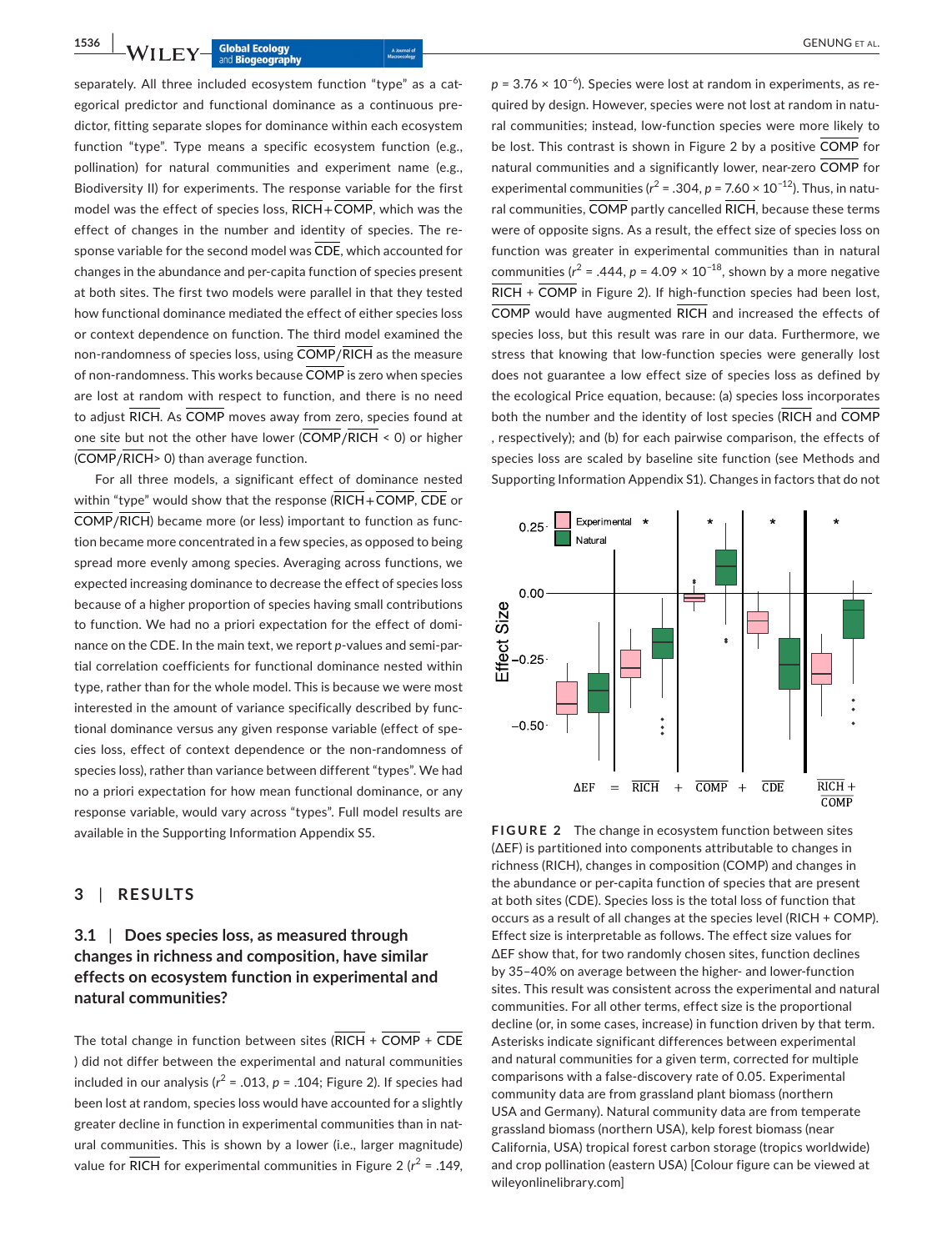involve species loss, that is, the abundance and per-capita function of species present at both sites, accounted for more of the decline in function in natural communities than in experiments ( $r^2$  = .300,  $p = 1.13 \times 10^{-11}$ ; shown by a more negative CDE in Figure 2).

# **3.2** | **Do experimental and natural communities have similar levels of functional dominance, and how does functional dominance mediate the effect of species loss on function?**

Mean functional dominance was slightly higher in experimental communities than in natural communities, but the distributions were broadly overlapping (Figure 3). However, similarity in the distributions of functional dominance does not mean that the consequences of varying functional dominance were the same in experimental and natural communities.

The effect of species loss  $(RICH + \overline{COMP})$  did not vary with dominance in experiments (semi-partial  $r^2$  = .080,  $p$  = .151; Figure 4a). However, in natural communities, species loss had little effect on ecosystem function at high-dominance sites, whereas it decreased ecosystem function at low-dominance sites (semi-partial  $r^2$  = .366,  $p = 2.49 \times 10^{-10}$ ; Figure 4b). Thus, lost species made either major or insignificant contributions to ecosystem function, depending on functional dominance.

Likewise, the effect of context dependence  $(\overline{\text{CDE}})$  on function did not change with functional dominance in experiments (semi-partial





 $r^2$  = .020,  $p$  = .562; Figure 4c). However, the effect of context dependence was positively correlated with functional dominance in natural communities (semi-partial  $r^2$  = .182,  $p$  = 7.25 × 10<sup>-6</sup>; Figure 4d). Thus, in natural communities, as functional dominance increased and species loss explained less variation in function, context dependence explained more.

# **3.3** | **Are species lost at random in experimental and natural communities, and how does non-randomness in the order of species loss affect function?**

Species loss was, by design, random in experiments (semi-partial *r* <sup>2</sup> = .076, *p* = .305; Figure 4e). In natural communities, as functional dominance increased, species lost between sites increasingly made small contributions to function (semi-partial  $r^2$  = .299,  $p = 1.03 \times 10^{-8}$ ; Figure 4f). This helps to explain why the importance of species loss decreased with dominance (see section 3.2 above).

## **4** | **DISCUSSION**

Understanding the consequences of species loss for ecosystem function is a great challenge in ecology. Species loss consists of two components: the number of lost species and the identity of those species. In other words, species loss includes a decline in richness irrespective of the identity of the species lost (a random component) and any pattern that might exist in the identity of the species lost (a non-random component). Here, we found that the importance of species loss to ecosystem function can be predicted by two factors: (a) whether species loss was random or not; and (b) the extent of functional dominance in the ecological community. In experiments, and in natural communities with low functional dominance, the identity of lost species was random, and the effects of species loss were important. However, in natural communities with high functional dominance, the effect of species loss was weak, because the species that contribute less to function (often, the rare species; Supporting Information Appendix S6) were more likely to be lost. In these natural communities, changes in function were driven by shifts in the abundance and per-capita function of the persistent, functionally dominant species.

Our findings might help to reconcile a discrepancy between the results of biodiversity–ecosystem function experiments, which overwhelmingly find that species richness is a strong driver of ecosystem function (Cardinale et al., 2012), and studies done in natural communities, which have variously implicated species richness (Duffy et al., 2016, 2017; Grace et al., 2016; Mora et al., 2011), the order of species loss (Larsen et al., 2005), dominant species (Genung et al., 2017; Winfree et al., 2015) or aggregate abundance (Smith & Knapp, 2003) as important to function. The contributions of lost species were more important when functional dominance was low, whereas spatial variation in function provided by common species was more important when functional dominance was high. This finding is consistent with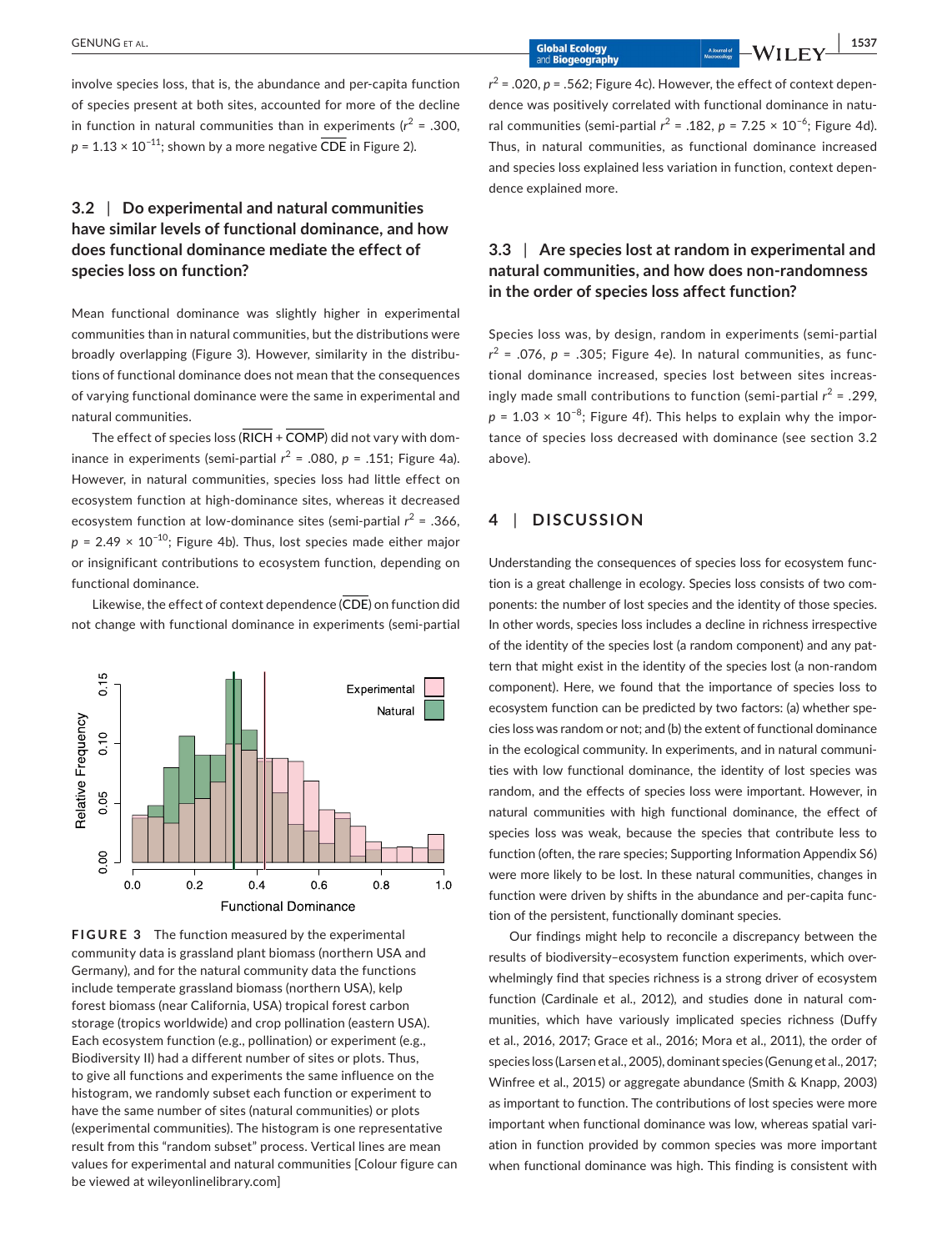

**FIGURE 4** (a,c) In experimental communities, functional dominance does not predict how ecosystem function changes as a result of either (a) species loss or (c) context dependence. (b,d) In natural communities, functional dominance (b) decreases the effects of species loss but (d) increases the effects of context dependence, which occurs independent of any changes in richness or composition. (e) In experiments, species are lost at random regardless of dominance. (f) In natural communities, as dominance increases the lost species are increasingly those with low function. The  $p$  and semi-partial  $r^2$  values are for the effect of functional dominance nested within different experiments or ecosystem functions. Symbols show experiments (a,c,e; all grassland plant biomass, Minnesota, USA; Germany) or functions (b,d,f; grassland plant biomass, Minnesota, USA; kelp forest biomass, near California, USA; tropical forest carbon storage, tropics worldwide; and crop pollination, eastern USA) [Colour figure can be viewed at [wileyonlinelibrary.com](www.wileyonlinelibrary.com)]

recent work indicating that species richness and evenness can drive function through distinct mechanisms (Sonkoly et al., 2019).

Instead of linking species richness with function without accounting for community composition and abundance, in which case richness is an implicit surrogate for changes in composition and abundance that co-vary with richness, the ecological Price equation assigns effect sizes to all three (Fox, 2006; Fox & Kerr, 2012; shifts in abundance are a component of the context dependence effect). This is an important strength and allowed us to explore how changes in functional dominance affected the relative importance of species loss and context dependence. However, the ecological Price equation also has limitations. For example, it provides less information about the shape of the richness–function relationship, and it is not a tool for identifying the effects of complementarity (Fox, 2006). For two reasons, it is possible that the ecological Price equation could find a weak effect of species loss, whereas a conventional analysis with generalized linear models finds species loss to be correlated with function. First, it is possible that even when dominant species drive changes in function, positive effects of species richness on function are still strong enough to detect statistically. Second, the ecological Price equation defines the effects of "richness" differently from the way in which it is defined in the generalized linear models usually used to analyse biodiversity

experiments (Fox, 2006). The ecological Price equation compares sites with one another in pairwise fashion, allowing it to isolate the effect of species richness per se, defined as the effect of changing species richness independent of any changes in mean function per species. Generalized linear models of biodiversity experiments estimate the often-nonlinear association between species richness and function, averaging over all sites and over the other predictor variables included in the model. There is no straightforward mapping between the terms in the ecological Price equation and the terms estimated by a generalized linear model. Despite these differences, our ecological Price equation analysis is, for experimental communities, in agreement with decades of studies showing that species loss can be a major driver of declines in function (Cardinale et al., 2012). Perhaps the more pressing issue to resolve is the difference between our results and other studies using real-world, observational data that have used sophisticated methods to control for abiotic differences between sites but did not investigate the role of shifts in composition and abundance that occur alongside changes in richness. These studies have found that species richness is an important driver of function (Duffy et al., 2017; Grace et al., 2016). Here, when we separate the effects of composition from richness but cannot account directly for the role of abiotic variation, we find that the importance of species loss is negatively correlated with functional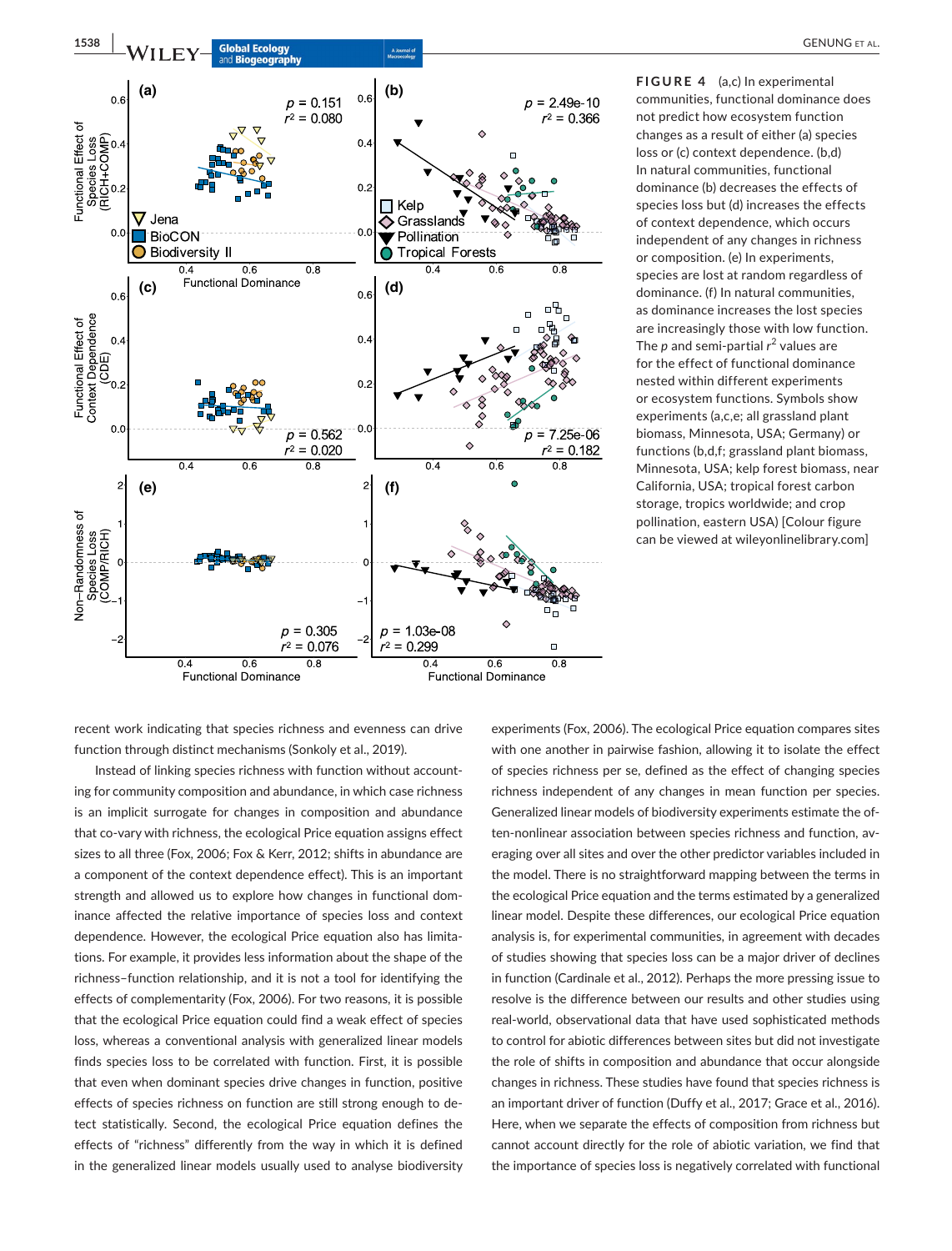dominance. Whether richness, composition, abundance or abiotic effects drive ecosystem functioning in nature is a key question for future studies.

Our findings also show that biodiversity–ecosystem function experiments are more similar to natural communities than expected. First, it has been suggested that experiments that equalize the initial abundances of species (Schmid et al., 2002) do not provide an accurate reflection of ecological communities (Kirwan et al., 2007; Lamb et al., 2011; Schwartz et al., 2000), which tend to have a few common and many rare species (McGill et al., 2007). However, we found that the mean functional dominance in experiments was consistent over time (Supporting Information Appendix S7) and slightly higher than functional dominance in natural communities (Figure 3). Thus, it was not differences in functional dominance per se between experimental and natural communities that drove the different effects of species loss. Instead, strong dominance led to the preferential loss of low-functioning species in nature, whereas in experiments strong dominance had no such effect because species identity was randomized. Second, the average decline in function between higher- and lower-function sites, at least for the datasets included in our analysis, was similar in experimental and natural communities (Figure 2). This is a crucial point; the larger effects of species loss in experiments was largely driven by the identity of lost species (COMP; Figure 2), not because there was a greater reduction in function between experimental plots relative to between sites in natural ecosystems (see also Supporting Information Appendix S8).

In conclusion, it has often been questioned whether biodiversity– ecosystem function experiments, which are based on random community assembly, provide a good model for the functional effects of species loss in nature, where extinction risk varies among species (Gross & Cardinale, 2005; Loreau et al., 2001; Schläpfer, Pfisterer, & Schmid, 2005; Srivastava, 2002; Symstad & Tilman, 2001). Here, we used the ecological Price equation to compare the roles in ecosystem function of species loss, in its random and non-random components, with changes in the functional contributions of persistent species, which take place in the absence of species loss. We found that experiments provide a good model system in several important ways. However, the design that allowed experiments elegantly to isolate the effect of richness (i.e., random assignment of species to plots) prevented detection of the non-random loss of low-functioning species, a key factor determining whether species loss matters for ecosystem function in nature.

Continuing to develop an understanding of when, and how often, it is necessary to retain many species to sustain ecosystem function is an ongoing challenge for ecologists and will help to clarify the conditions in which conservation based on ecosystem function extends to the conservation of rare species (Adams, 2014; Kleijn et al., 2015).

### **ACKNOWLEDGMENTS**

M.A.G. was funded by U.S. National Science Foundation grant DEB-1556629 to R.W. Tropical forest carbon storage data were provided by the Tropical Ecology Assessment and Monitoring (TEAM) Network, a collaboration between Conservation

International, the Missouri Botanical Garden, the Smithsonian Institution and the Wildlife Conservation Society, and partially funded by these institutions, the Gordon and Betty Moore Foundation and other donors. Pollination data were funded by a United States Department of Agriculture Agriculture and Food Research Initiative grant #2009-65104-5782 to R.W. Kelp forest datasets were provided by the Santa Barbara Coastal Long-Term Ecological Research (LTER) Program and funded by the U.S. National Science Foundation (OCE-0620276). We thank the Jena experiment for making data publicly available through Ecological Archives. Collection of Cedar Creek data (Biodiversity II, BioCON and observational grassland plant biomass data) was supported by grants from the U.S. National Science Foundation LTER Program, including DEB-0620652 and DEB-1234162. Further support was provided by the Cedar Creek Ecosystem Science Reserve and the University of Minnesota. The work presented here is a product of U.S. National Science Foundation grant DEB-1754657 to M.A.G. and R.W. Helene Muller-Landau and James Grace provided useful feedback on earlier drafts.

#### **DATA AVAILABILITY STATEMENT**

Sources, links and data use licences to publicly available data are given in the Supporting Information Appendix S2. Pollination data is available on Dryad and the appropriate link is given in Appendix S2. Tropical forest data can be accessed by emailing info at [wildlifein](http://wildlifeinsights.org) [sights.org.](http://wildlifeinsights.org)

#### **CODE AVAILABILITY STATEMENT**

The R code used to generate the results of this study is available in Figshare at<https://figshare.com/s/981b7ad2ab845ca3ea18>

## **ORCID**

*Mark A. G[enung](https://orcid.org/0000-0002-3432-5247)* **b** <https://orcid.org/0000-0002-9383-667X> *Jeremy Fox* <https://orcid.org/0000-0002-3432-5247>

## **REFERENCES**

- Adams, W. M. (2014). The value of valuing nature. *Science*, *346*(6209), 549–551.
- Cardinale, B. J., Duffy, J. E., Gonzalez, A., Hooper, D. U., Perrings, C., Venail, P., … Wardle, D. A. (2012). Biodiversity loss and its impact on humanity. *Nature*, *486*(7401), 59–67.
- Chao, A., & Ricotta, C. (2019). Quantifying evenness and linking it to diversity, beta diversity, and similarity. *Ecology*, *100*, e02852. [https://](https://doi.org/10.1002/ecy.2852) [doi.org/10.1002/ecy.2852](https://doi.org/10.1002/ecy.2852)
- Chave, J., Andalo, C., Brown, S., Cairns, M. A., Chambers, J. Q., Eamus, D., … Yamakura, T. (2005). Tree allometry and improved estimation of carbon stocks and balance in tropical forests. *Oecologia*, *145*, 87–99. <https://doi.org/10.1007/s00442-005-0100-x>
- Dangles, O., & Malmqvist, B. (2004). Species richness–decomposition relationships depend on species dominance. *Ecology Letters*, *7*, 395– 402.<https://doi.org/10.1111/j.1461-0248.2004.00591.x>
- Duffy, J. E., Goodwin, C. M., & Cardinale, B. J. (2017). Biodiversity effects in the wild are common and as strong as key drivers of productivity. *Nature*, *549*(7671), 261–264. [https://doi.org/10.1038/natur](https://doi.org/10.1038/nature23886) [e23886](https://doi.org/10.1038/nature23886)
- Duffy, J. E., Lefcheck, J. S., Stuart-Smith, R. D., Navarrete, S. A., & Edgar, G. J. (2016). Biodiversity enhances reef fish biomass and resistance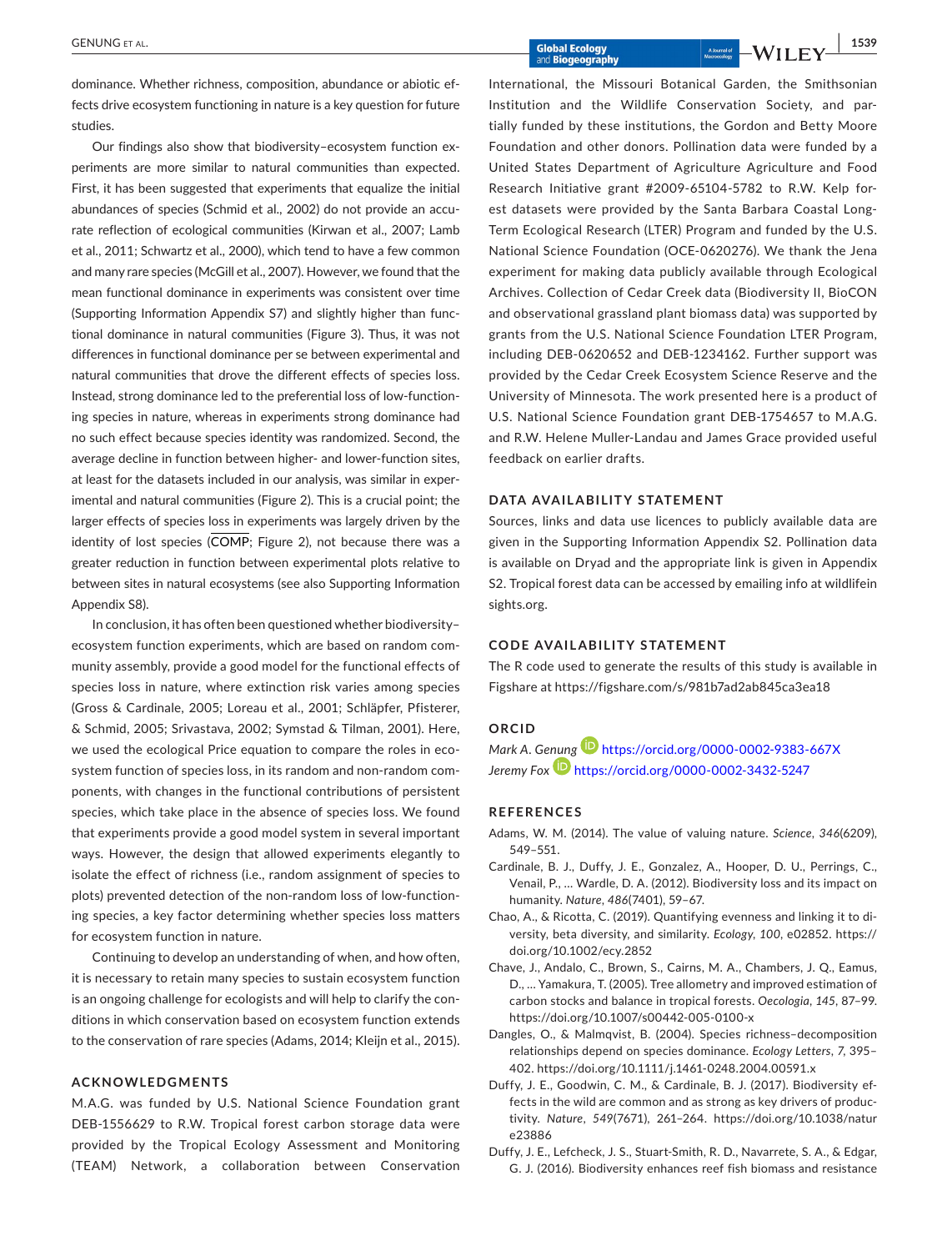to climate change. *Proceedings of the National Academy of Sciences USA*, *113*, 6230–6235. <https://doi.org/10.1073/pnas.1524465113>

- Fox, J. W. (2006). Using the Price equation to partition the effects of biodiversity loss on ecosystem function. *Ecology*, *87*, 2687–2696. [https://](https://doi.org/10.1890/0012-9658(2006)87[2687:UTPETP]2.0.CO;2) [doi.org/10.1890/0012-9658\(2006\)87\[2687:UTPETP\]2.0.CO;2](https://doi.org/10.1890/0012-9658(2006)87[2687:UTPETP]2.0.CO;2)
- Fox, J. W., & Kerr, B. (2012). Analyzing the effects of species gain and loss on ecosystem function using the extended Price equation partition. *Oikos*, *121*, 290–298. <https://doi.org/10.1111/j.1600-0706.2011.19656.x>
- Fridley, J. D. (2002). Resource availability dominates and alters the relationship between species diversity and ecosystem productivity in experimental plant communities. *Oecologia*, *132*, 271–277. [https://](https://doi.org/10.1007/s00442-002-0965-x) [doi.org/10.1007/s00442-002-0965-x](https://doi.org/10.1007/s00442-002-0965-x)
- Genung, M. A., Fox, J., Williams, N. M., Kremen, C., Ascher, J., Gibbs, J., & Winfree, R. (2017). The relative importance of pollinator abundance and species richness for the temporal variance of pollination services. *Ecology*, *98*, 1807–1816. <https://doi.org/10.1002/ecy.1876>
- Grace, J. B., Anderson, T. M., Seabloom, E. W., Borer, E. T., Adler, P. B., Harpole, W. S., … Pärtel, M. (2016). Integrative modelling reveals mechanisms linking productivity and plant species richness. *Nature*, *529*(7586), 390–393.
- Grime, J. (1998). Benefits of plant diversity to ecosystems: Immediate, filter and founder effects. *Journal of Ecology*, *86*, 902–910. [https://](https://doi.org/10.1046/j.1365-2745.1998.00306.x) [doi.org/10.1046/j.1365-2745.1998.00306.x](https://doi.org/10.1046/j.1365-2745.1998.00306.x)
- Gross, K., & Cardinale, B. J. (2005). The functional consequences of random vs. ordered species extinctions. *Ecology Letters*, *8*, 409–418. <https://doi.org/10.1111/j.1461-0248.2005.00733.x>
- Hooper, D. U., Adair, E. C., Cardinale, B. J., Byrnes, J. E., Hungate, B. A., Matulich, K. L., … O'Connor, M. I. (2012). A global synthesis reveals biodiversity loss as a major driver of ecosystem change. *Nature*, *486*(7401), 105–108.
- Isbell, F., Calcagno, V., Hector, A., Connolly, J., Harpole, W. S., Reich, P. B., … Loreau, M. (2011). High plant diversity is needed to maintain ecosystem services. *Nature*, *477*(7363), 199–202. [https://doi.](https://doi.org/10.1038/nature10282) [org/10.1038/nature10282](https://doi.org/10.1038/nature10282)
- Isbell, F., Gonzalez, A., Loreau, M., Cowles, J., Díaz, S., Hector, A., … Larigauderie, A. (2017). Linking the influence and dependence of people on biodiversity across scales. *Nature*, *546*(7656), 65–72. <https://doi.org/10.1038/nature22899>
- Kirwan, L., Lüscher, A., Sebastià, M. T., Finn, J. A., Collins, R. P., Porqueddu, C., … Connolly, J. (2007). Evenness drives consistent diversity effects in intensive grassland systems across 28 European sites. *Journal of Ecology*, *95*, 530–539. [https://doi.](https://doi.org/10.1111/j.1365-2745.2007.01225.x) [org/10.1111/j.1365-2745.2007.01225.x](https://doi.org/10.1111/j.1365-2745.2007.01225.x)
- Kleijn, D., Winfree, R., Bartomeus, I., Carvalheiro, L. G., Henry, M., Isaacs, R., … Potts, S. G. (2015). Delivery of crop pollination services is an insufficient argument for wild pollinator conservation. *Nature Communications*, *6*, 7414.<https://doi.org/10.1038/ncomms8414>
- Lamb, E. G., Kennedy, N., & Siciliano, S. D. (2011). Effects of plant species richness and evenness on soil microbial community diversity and function. *Plant and Soil*, *338*, 483–495. [https://doi.org/10.1007/](https://doi.org/10.1007/s11104-010-0560-6) [s11104-010-0560-6](https://doi.org/10.1007/s11104-010-0560-6)
- Larsen, T. H., Williams, N. M., & Kremen, C. (2005). Extinction order and altered community structure rapidly disrupt ecosystem functioning. *Ecology Letters*, *8*, 538–547. [https://doi.](https://doi.org/10.1111/j.1461-0248.2005.00749.x) [org/10.1111/j.1461-0248.2005.00749.x](https://doi.org/10.1111/j.1461-0248.2005.00749.x)
- Loreau, M., Naeem, S., Inchausti, P., Bengtsson, J., Grime, J., Hector, A., … Schmid, B. (2001). Biodiversity and ecosystem functioning: Current knowledge and future challenges. *Science*, *294*(5543), 804–808.
- Lyons, K. G., & Schwartz, M. W. (2001). Rare species loss alters ecosystem function–invasion resistance. *Ecology Letters*, *4*, 358–365. <https://doi.org/10.1046/j.1461-0248.2001.00235.x>
- McGill, B. J., Etienne, R. S., Gray, J. S., Alonso, D., Anderson, M. J., Benecha, H. K., … White, E. P. (2007). Species abundance distributions: Moving beyond single prediction theories to integration within an ecological framework. *Ecology Letters*, *10*, 995–1015. [https://doi.](https://doi.org/10.1111/j.1461-0248.2007.01094.x) [org/10.1111/j.1461-0248.2007.01094.x](https://doi.org/10.1111/j.1461-0248.2007.01094.x)
- Mora, C., Aburto-Oropeza, O., Ayala Bocos, A., Ayotte, P. M., Banks, S., Bauman, A. G., … Zapata, F. A. (2011). Global human footprint on the linkage between biodiversity and ecosystem functioning in reef fishes. *PLoS Biology*, *9*, e1000606. <https://doi.org/10.1371/journal.pbio.1000606>
- Mulder, C., Jumpponen, A., Högberg, P., & Huss-Danell, K. (2002). How plant diversity and legumes affect nitrogen dynamics in experimental grassland communities. *Oecologia*, *133*, 412–421. [https://doi.](https://doi.org/10.1007/s00442-002-1043-0) [org/10.1007/s00442-002-1043-0](https://doi.org/10.1007/s00442-002-1043-0)
- Price, G. R. (1972). Extension of covariance selection mathematics. *Annals of Human Genetics*, *35*, 485–490. [https://doi.](https://doi.org/10.1111/j.1469-1809.1957.tb01874.x) [org/10.1111/j.1469-1809.1957.tb01874.x](https://doi.org/10.1111/j.1469-1809.1957.tb01874.x)
- R Core Team. (2018). *R: A language and environment for statistical computing*. Vienna, Austria: R Foundation for Statistical Computing.
- Reich, P. B., Tilman, D., Isbell, F., Mueller, K., Hobbie, S. E., Flynn, D. F., & Eisenhauer, N. (2012). Impacts of biodiversity loss escalate through time as redundancy fades. *Science*, *336*(6081), 589–592.
- Schläpfer, F., Pfisterer, A., & Schmid, B. (2005). Non-random species extinction and plant production: Implications for ecosystem functioning. *Journal of Applied Ecology*, *42*, 13–24. [https://doi.](https://doi.org/10.1111/j.1365-2664.2004.00987.x) [org/10.1111/j.1365-2664.2004.00987.x](https://doi.org/10.1111/j.1365-2664.2004.00987.x)
- Schleuning, M., Fründ, J., & García, D. (2015). Predicting ecosystem functions from biodiversity and mutualistic networks: An extension of trait-based concepts to plant–animal interactions. *Ecography*, *38*, 380–392.<https://doi.org/10.1111/ecog.00983>
- Schmid, B., Hector, A., Huston, M., Inchausti, P., Nijs, I., Leadley, P., & Tilman, D. (2002). The design and analysis of biodiversity experiments. In M. Loreau, S. Naeem, & P. Inchausti (Eds.), *Biodiversity and ecosystem functioning: Synthesis and perspectives* (Vol. 1, pp. 61–75). Oxford, UK: Oxford University Press.
- Schwartz, M., Brigham, C., Hoeksema, J., Lyons, K., Mills, M., & Van Mantgem, P. (2000). Linking biodiversity to ecosystem function: Implications for conservation ecology. *Oecologia*, *122*, 297–305. <https://doi.org/10.1007/s004420050035>
- Smith, M. D., & Knapp, A. K. (2003). Dominant species maintain ecosystem function with non-random species loss. *Ecology Letters*, *6*, 509– 517.<https://doi.org/10.1046/j.1461-0248.2003.00454.x>
- Sonkoly, J., Kelemen, A., Valkó, O., Deák, B., Kiss, R., Tóth, K., … Török, P. (2019). Both mass ratio effects and community diversity drive biomass production in a grassland experiment. *Scientific Reports*, *9*, 1848.
- Srivastava, D. S. (2002). The role of conservation in expanding biodiversity research. *Oikos*, *98*, 351–360. [https://doi.](https://doi.org/10.1034/j.1600-0706.2002.980216.x) [org/10.1034/j.1600-0706.2002.980216.x](https://doi.org/10.1034/j.1600-0706.2002.980216.x)
- Suding, K. N., Collins, S. L., Gough, L., Clark, C., Cleland, E. E., Gross, K. L., … Pennings, S. (2005). Functional- and abundance-based mechanisms explain diversity loss due to N fertilization. *Proceedings of the National Academy of Sciences USA*, *102*, 4387–4392. [https://doi.](https://doi.org/10.1073/pnas.0408648102) [org/10.1073/pnas.0408648102](https://doi.org/10.1073/pnas.0408648102)
- Symstad, A. J., & Tilman, D. (2001). Diversity loss, recruitment limitation, and ecosystem functioning: Lessons learned from a removal experiment. *Oikos*, *92*, 424–435. <https://doi.org/10.1034/j.1600-0706.2001.920304.x>
- Tilman, D., Reich, P. B., Knops, J., Wedin, D., Mielke, T., & Lehman, C. (2001). Diversity and productivity in a long-term grassland experiment. *Science*, *294*(5543), 843–845.
- Tilman, D., & Wardle, D. A. (1997). Biodiversity and ecosystem properties. *Science*, *278*(5345), 1865–1869.
- Wardle, D. A., & Zackrisson, O. (2005). Effects of species and functional group loss on island ecosystem properties. *Nature*, *435*(7043), 806– 810.<https://doi.org/10.1038/nature03611>
- Weigelt, A., Marquard, E., Temperton, V. M., Roscher, C., Scherber, C., Mwangi, P. N., … Weisser, W. W. (2010). The Jena experiment: Six years of data from a grassland biodiversity experiment. *Ecology*, *91*, 930–931. <https://doi.org/10.1890/09-0863.1>
- Wilsey, B. J., & Potvin, C. (2000). Biodiversity and ecosystem functioning: Importance of species evenness in an old field. *Ecology*, *81*, 887– 892. [https://doi.org/10.1890/0012-9658\(2000\)081\[0887:BAEFI](https://doi.org/10.1890/0012-9658(2000)081[0887:BAEFIO]2.0.CO;2) [O\]2.0.CO;2](https://doi.org/10.1890/0012-9658(2000)081[0887:BAEFIO]2.0.CO;2)